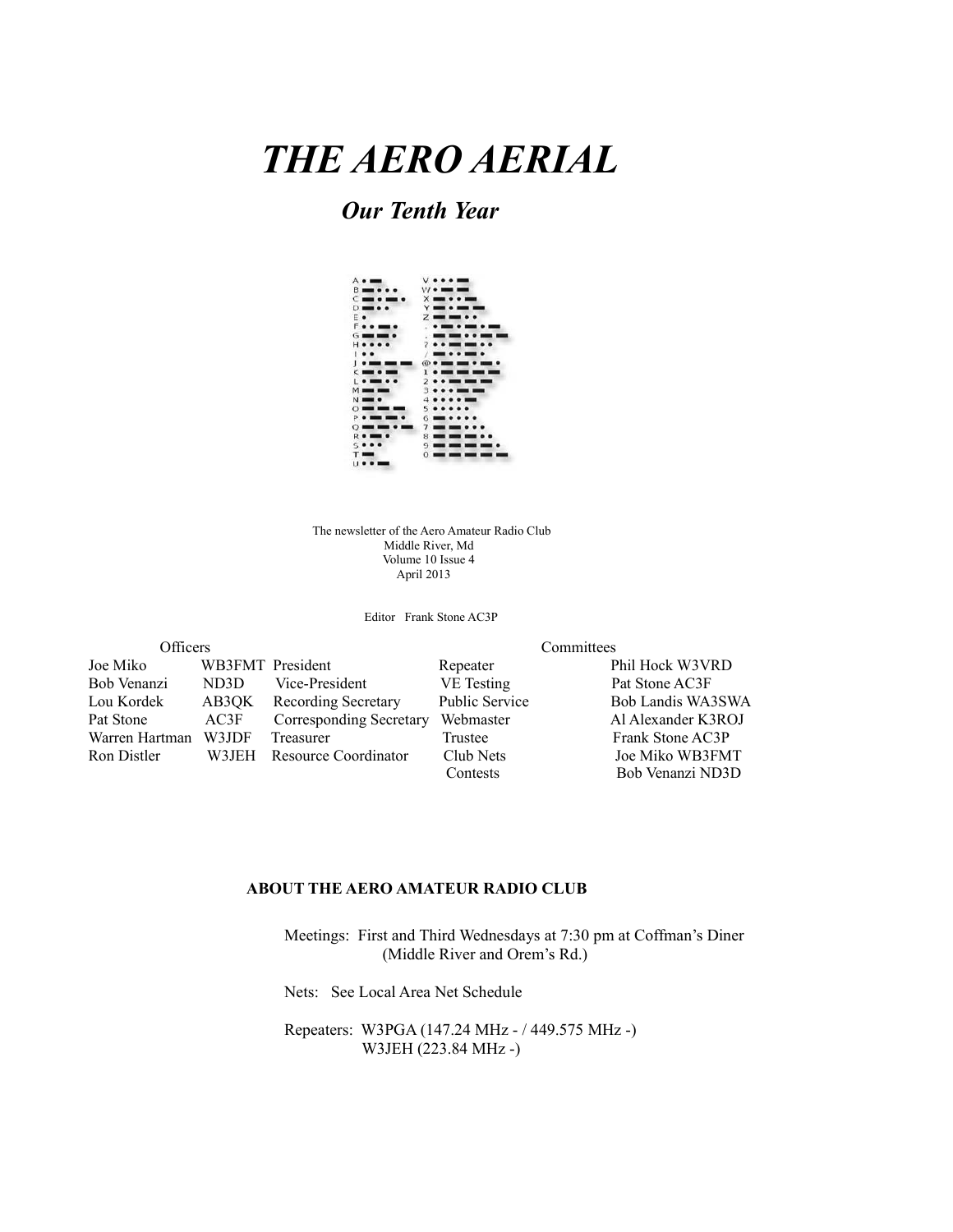### **LOCAL AREA NETS**

#### **Day Time Frequency (MHz) NET NAME**

| Daily      | $9 - 10$ am       | 147.33  | <b>ORIOLE</b> Net                |
|------------|-------------------|---------|----------------------------------|
| Daily      | 6 pm              | 3.820   | Maryland Emergency Phone Net     |
| Daily      | $6:30 - 7$ pm     | 146.670 | <b>Baltimore Traffic Net</b>     |
| Daily      | 7 pm and 10 pm    | 3.643   | Maryland/DC/Delaware Traffic Net |
| $2nd$ Tues | $7:30 \text{ pm}$ | 146.670 | Baltimore County RACES Net       |
| $2nd$ Wed. | 8 pm              | 28.445  | <b>AERO ARC Net</b>              |
| $4th$ Wed  | 8 pm              | 147.240 | <b>AERO ARC Net</b>              |
| $5th$ Wed. | 8 pm              | 449 575 | <b>AERO ARC Net</b>              |

### **AERO NET REPORT**

#### **28.445 MHz: AC3P(NCS) KA3SNY W3JEH W3VRD**

### **147.24 MHz: AC3P(NCS) W3JEH KA3SNY AK3RX KB3JVP AA3IR**

### **Station Activities**

**AK3RX** is now **W3IRE. AC3P** has one less HF radio. **W3VRD** reports working Sri Lanka on 20 meter PSK31.

### **For Sale**

Cushcraft R8 40-6 meters. New in unopened box. I paid \$529 from HRO Selling for \$429.00 cash only local pickup. Save \$100.00 Conact Ed, W3PG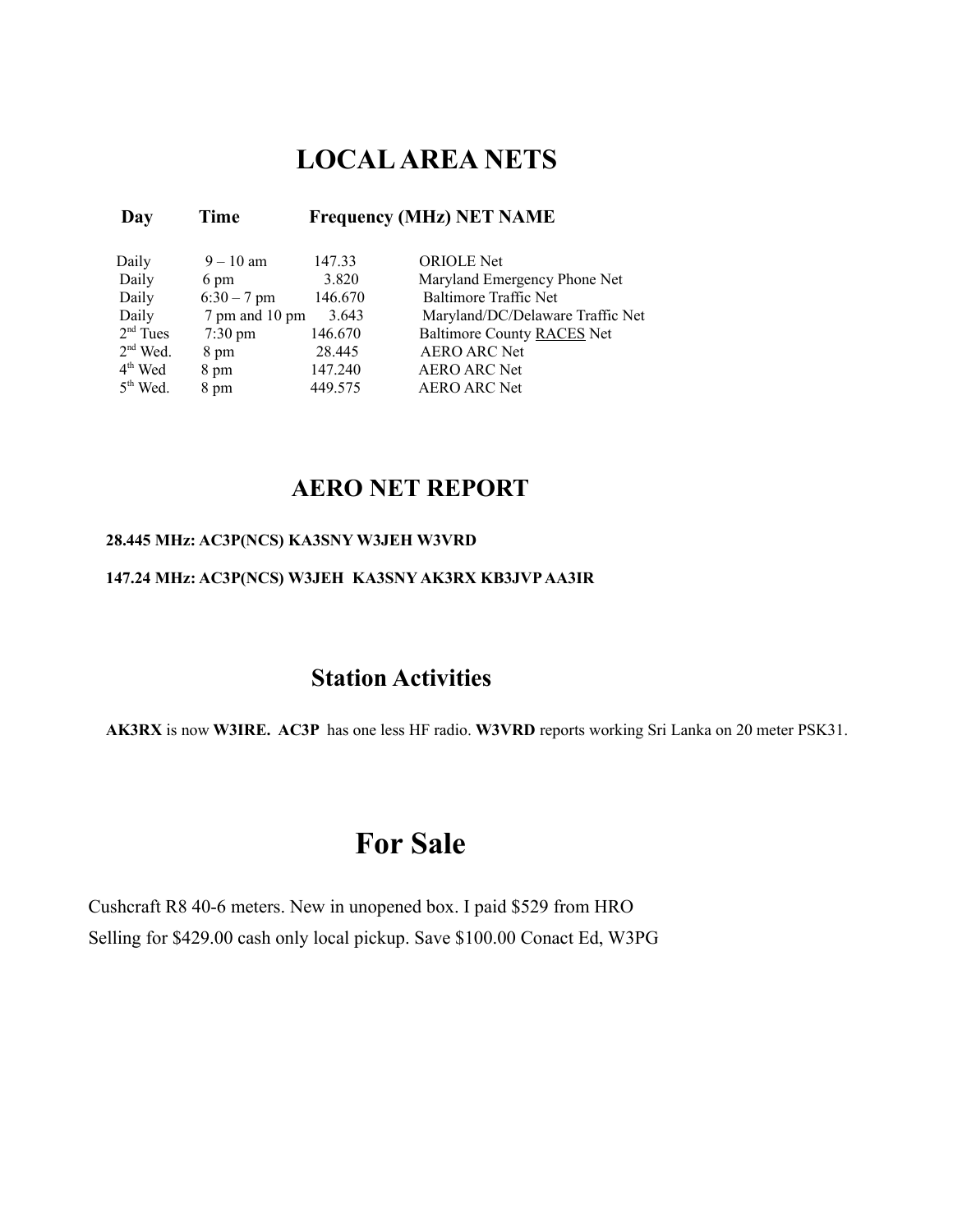# **Meeting Canceled**

The February 20<sup>th</sup> meeting was canceled because Coffman's had closed for lack of help.

# **Upcoming Public Service**

BRATS is looking for help with two Multiple Sclerosis Society events. There is a walk scheduled April 13<sup>th</sup> at Towson University and a bike tour for June 8 -9 on the Eastern Shore. For more information, contact Bob WA3SWA.

## **W3PGA New Home**

Club Station W3PGA opens at its new location in the mezzanine at the Aero Theater in Middle River. The station is capable of running 1KW on all HF bands and 50 – 100 Watts on VHF/UHF. Antennas include a dipole, 2 element HF Quagi and 4 element 2 meter/70cm yagi.

W3PGA will serve as net control for the Aero Club Nets and also participate in Public Service Events and contests.

Members wishing to operate during the opening should be at the Aero Theater at noon on April 1st.

# **Field Day Prep**

Members who have laptops that could be used for the logging network on Field Day are asked to bring them to the May  $1<sup>st</sup>$  meeting in order to load the logging software.

Due to the time required to check out the laptops, the first meeting in May will start early at 7 p.m.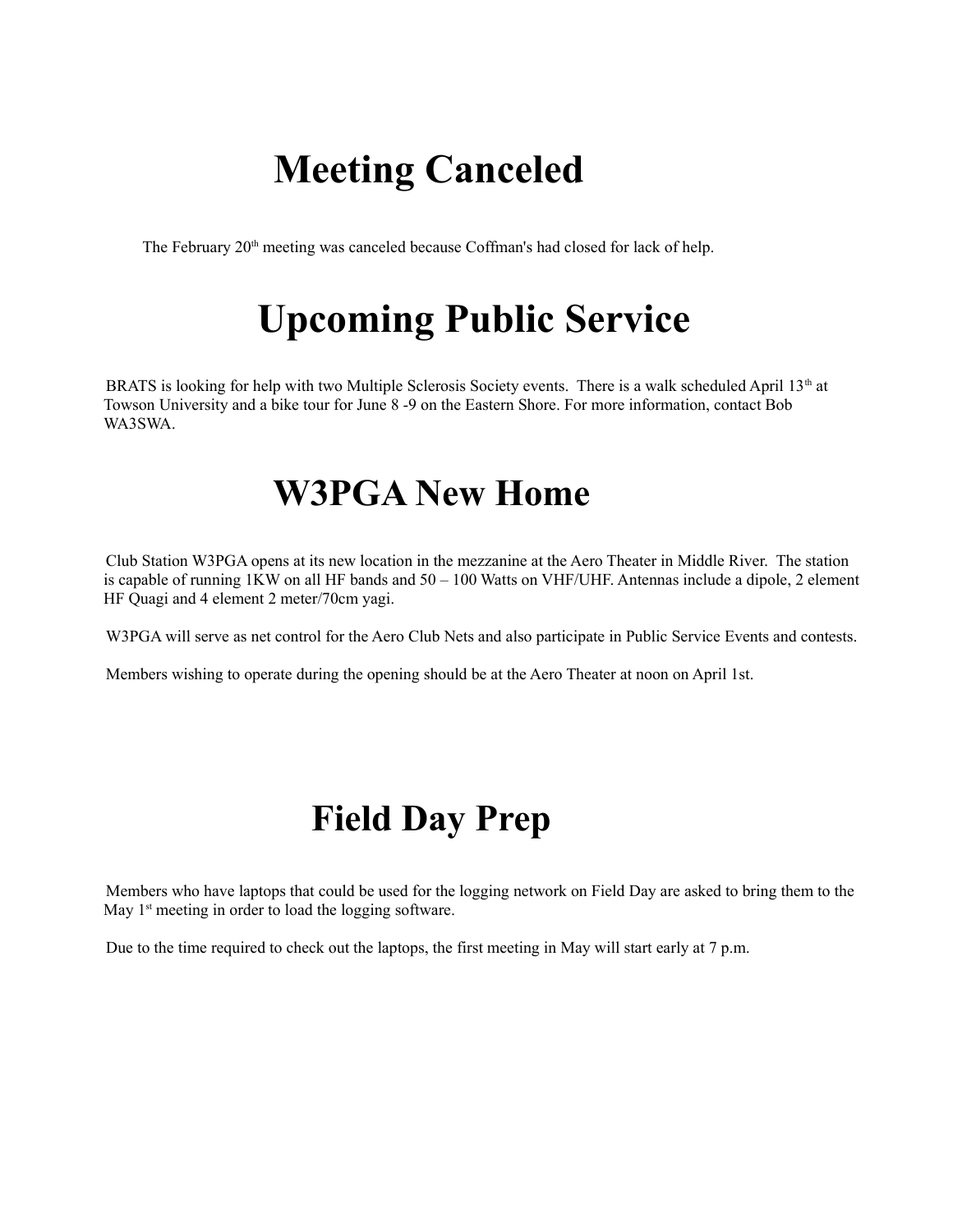### **From T-MARC**

Feb. 2013 Applications in Process:

Kent County ARC Received coordination application for modification of 146.9700. Sent Notice of Proposed Coordination to adjacent coordination groups.

Kent County ARC Received coordination application for modification of 147.1950. Sent Notice of Proposed Coordination to adjacent coordination groups. Objection received from ARCC. Found alternate pair and sent another proposed coordination to adjacent coordination groups.

AMROS Received coordination application for 900 MHz Aux. Link. Sent Notice of Proposed Coordination to adjacent coordination group. Sent Construction Coordination for 900 MHz Link.

Fauquier ARA Received request for ERP and AGL increase for 442.5000. Sent Notice of Proposed Coordination to neighboring coordination groups.

T-MARC The Mid-Atlantic Repeater Council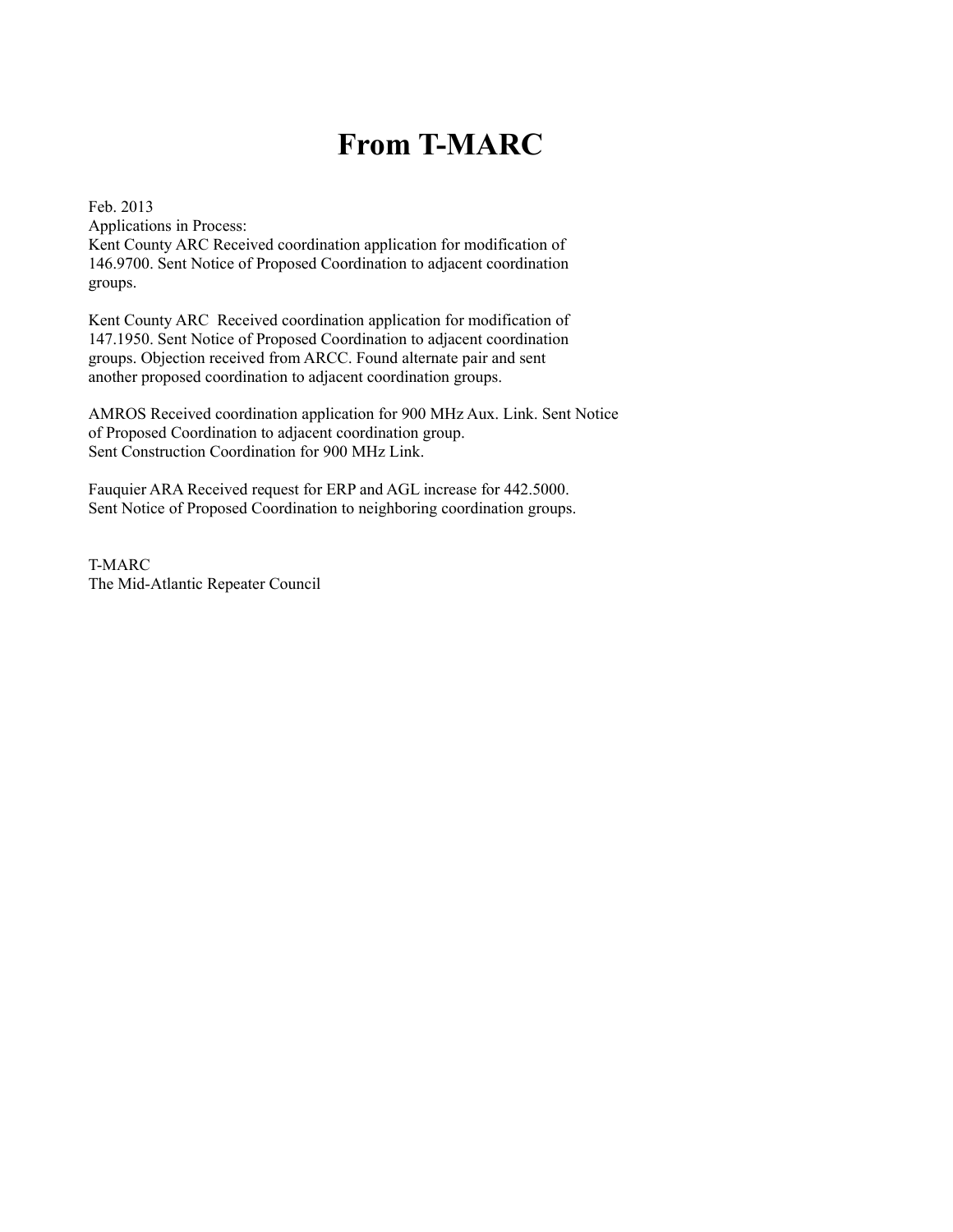

## **April 2013**

|                                                     | 1  | 2  | <b>Meeting Coffman's</b><br>7:30 pm<br>3             | 4  | 5  | <b>BARC</b><br>Hamboree<br><b>Timonium</b><br><b>Fairgrounds</b><br>6     |
|-----------------------------------------------------|----|----|------------------------------------------------------|----|----|---------------------------------------------------------------------------|
| 7                                                   | 8  | 9  | 28.445 MHz Net<br>8 pm<br>10                         | 11 | 12 | <b>York Hamfest</b><br>Spring Grove, Pa.<br>www.yorkhamfest.<br>org<br>13 |
| 14                                                  | 15 | 16 | <b>Meeting Coffman's</b><br>$7:30~\mathrm{pm}$<br>17 | 18 | 19 | 20                                                                        |
| <b>ARRL</b><br><b>Rookie Roundup</b><br>Phone<br>21 | 22 | 23 | 147.24 MHz Net<br>8 pm<br>24                         | 25 | 26 | 27                                                                        |
| 28                                                  | 29 | 30 |                                                      |    |    |                                                                           |
|                                                     |    |    |                                                      |    |    |                                                                           |